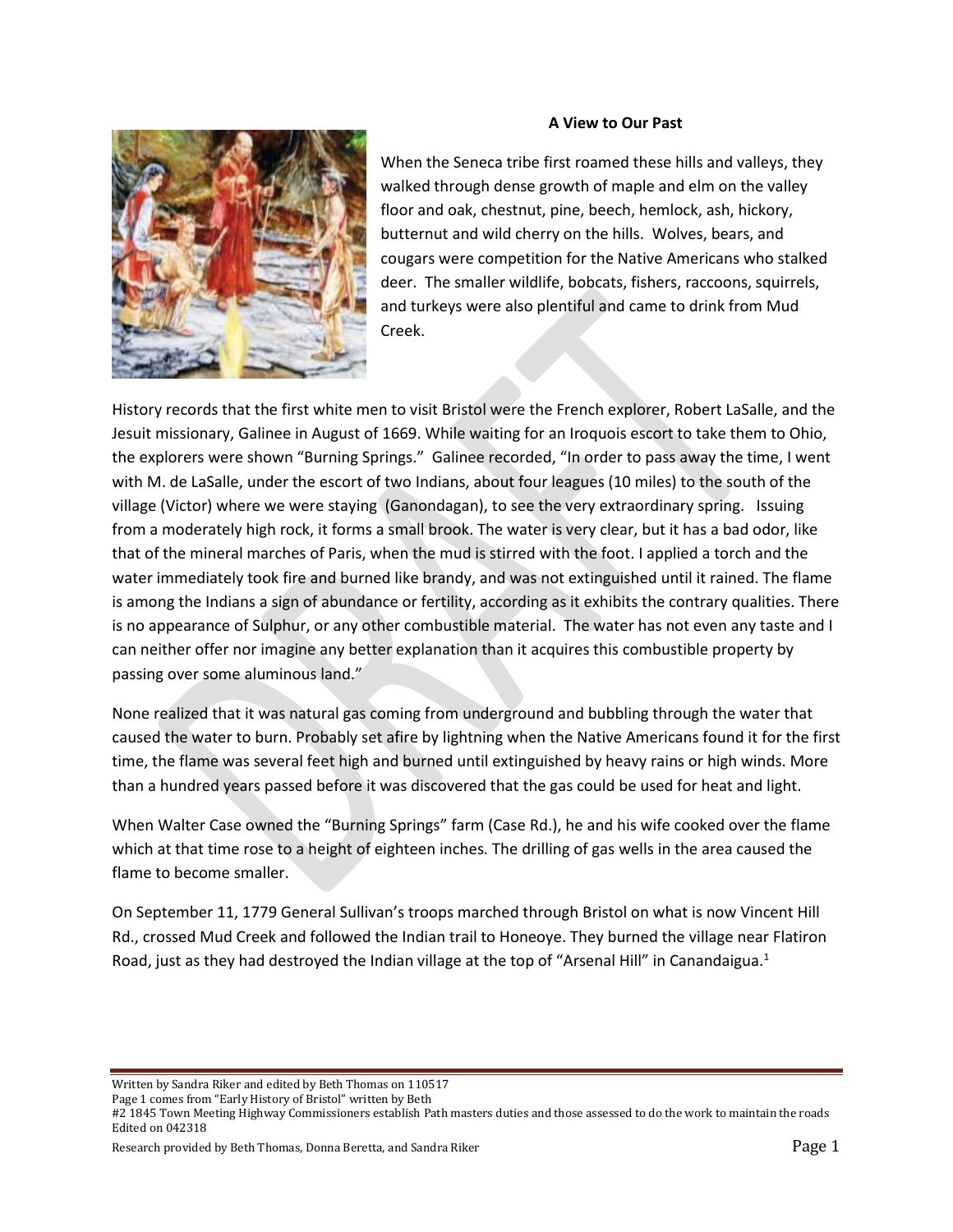# **The Beginning of Bristol and Early Government**:

In 1789 the town of Bristol was formed and consisted of Township 8 & 9 from the Phelps & Gorham Purchase. Bristol was one of the first thirteen townships to be formed in Ontario County. In 1825 there was a published proposal to unite the south part of Bristol with part or all of other towns in Ontario, Livingston and Steuben Counties into a new county. This did not happen. However, in March of 1838 the town of South Bristol was formed officially breaking away from the whole parcel of Bristol. The Town of South Bristol compromises the whole of Township No. 8, fourth range and part of No.8, third range.

Town Meetings were held annually in homes, inns and churches. There were 6 centers of activity in the early years and they were known as Muttonville, Bristol Center, Egypt, Baptist Hill as well as Cold Springs and Boswell Corners in the South part of the Town. Baptist Hill was once considered the center of the town and called Bristol.

The early government consisted of a Supervisor, Town Clerk, Assessors, Highway Commissioners, Constables, and Overseers of the Poor, Path Masters, Pound Master, School Commissioners, Collectors, Fence Viewers, and an Inspector of Lumber.

Town meetings were held regularly at the old Methodist Episcopal Church in Bristol Center as well as in taverns and homes of the early leaders of the community. Early on Bristol was a religious center with seven active churches throughout the town. Today there is only one active Church in Bristol and it is the United Church of Christ located on Baptist Hill. The first meetings of the Grange #1080 were held in the Methodist Church, but as membership grew they relocated in 1938 when the Bristol Amusement Club offered their hall (the Empire Knights of Relief Hall) and skating rink on Baptist Hill. In 1956 the Grange relocated to the Bristol Center Improvement Company hall located on County Road 32 and is now the home of the Bristol Town Hall.

# **Early Agriculture**:

Early farming included the raising of sheep as well as the slaughtering, processing and rendering of tallow for the making of candles. In 1797 records show 21 registered earmarks in the town and by 1850 there were 210 flocks of sheep. The Town kept this enterprise in check by mandating fences of  $4^{1/2}$  in height creating holding pounds that the Pound Masters were responsible for who in turn appointed the fence viewers to watch over them. In 1825 a fine of \$5.00 for any rams running at large from late August to the middle of November was enforced.

With the passing of this industry came the advent of hop farming. This flourished from 1835 until blight and the prohibition era caused the decline of this source of review for the town. Between 1880 and 1925 apples and berries took over as the next source of revenue for the farming community until

Written by Sandra Riker and edited by Beth Thomas on 110517

Page 1 comes from "Early History of Bristol" written by Beth

#2 1845 Town Meeting Highway Commissioners establish Path masters duties and those assessed to do the work to maintain the roads Edited on 042318

Research provided by Beth Thomas, Donna Beretta, and Sandra Riker Page 2 and Sandra Riker Page 2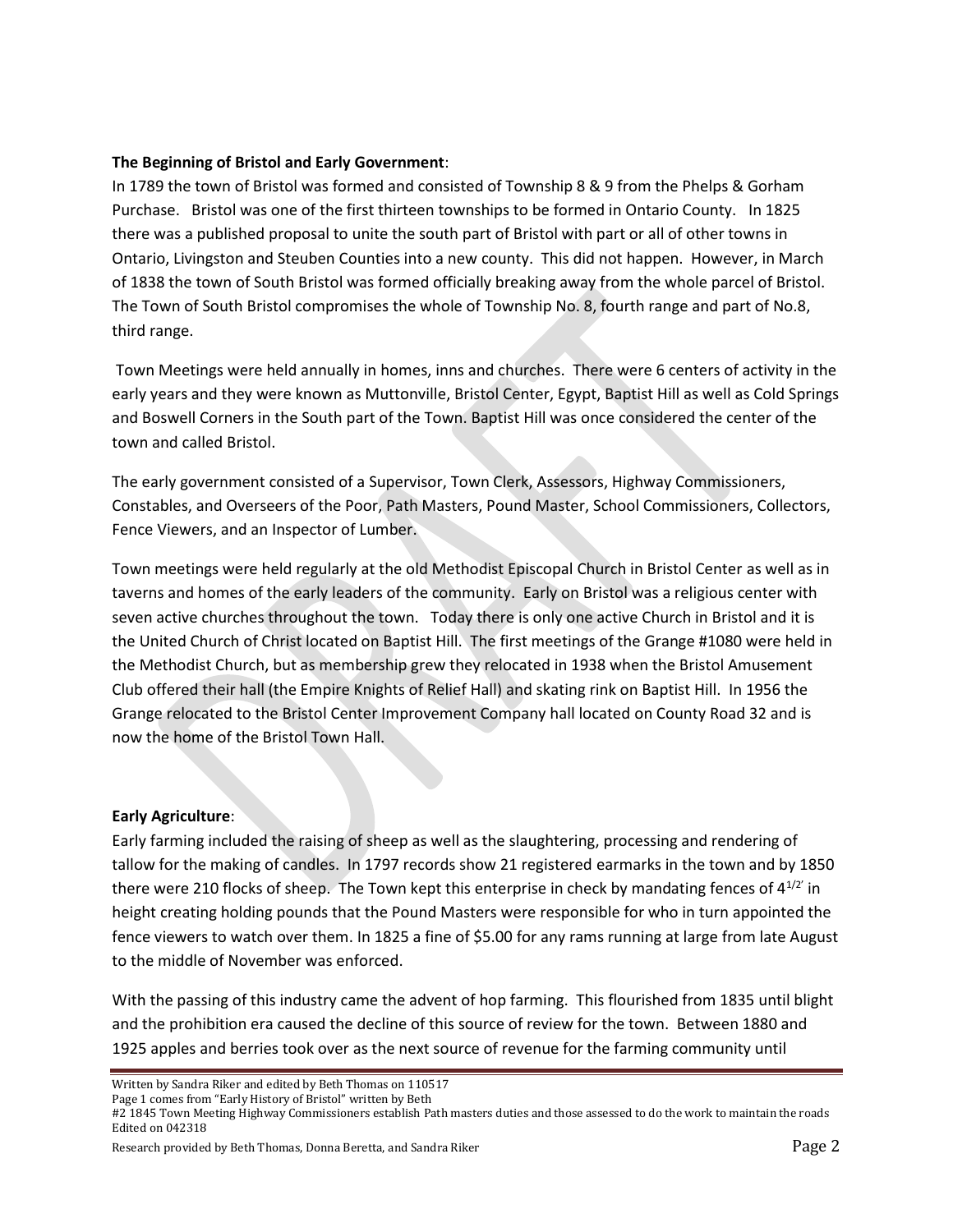modern practices of canning and drying of fruit became outdated and it was more efficient to truck the produce to the public market in Rochester, New York. Some of the other farming operations were lumber, saw mills and grain mills remains of them may be found throughout the town.

#### **Early Roads**:

The number of Path Masters and road districts varied each year from six in 1797 to fifty two in 1836. The number dropped to 33 in 1838 when South Bristol became a separate township. The Path Masters were elected for each road district and were provided with a list by the Highway Commissioners who would be required to work on the roads. The work force consisted of every male over the age of 21 in the district, (except for "ministers, priests, paupers, and idiots or lunatics") every person owning land in the district, whether male or female resident or non-resident, and all corporations owning land in the district.<sup>2</sup> They were responsible for removal of all noxious weeds, briars and brush on the highway, removing all loose stones on the beaten track of road once a month between April 1st and December 1<sup>st</sup>. They were expected to remove snow within 24 hours of being notified of their assignment and failing to do so resulted in a fine to be collected by the Path Masters.

# **Early Schools:**

In the early history of Bristol there were as many as 12 school districts. The first one established at Baptist Hill in 1813 and was the last to close in 1953 when it was centralized with the Bloomfield school district. The other schools were centralized with Naples, Canandaigua, and Honeoye prior to the closing of School #1. In the early 1930's school districts 1 and 11 did not have electric light but did have natural gas wells nearby and that was a source for their heat and lights.

# **Recent History**:

In 1966 the Monroe County Water Authority proposed using the lands of Bristol to create a reservoir for their use under the New York Senate Bill #4405. This would be similar in nature to their use of Hemlock and Canadice Lakes in Livingston County. The Bill had passed the Assembly and the NY Senate Authorities Committee and was on its way to the NY Senate Rules Committee before the Town of Bristol or Ontario County had been notified of its existence. Letters were sent to Governor Rockefeller and Senator VanLare (who represented Monroe County as well as part of Ontario County) asking to have this stopped. On June 2, 1966 the Bristol Town Board called a special meeting of the townspeople to make them aware of what was being proposed without prior notification to the Town of Bristol. The Town Board advised the townspeople the Executive Director of Monroe County Water Authority that the only purpose of this land grab that it would be " less expensive than some other additional facilities planned to pump water from Lake Ontario" for Rochester. He went on to say he felt "the creation of Bristol Lake is a boon for the entire area and it would not diminish the beauty of the valley." The proposed lake would cover over 1800 acres of the 3500 acres of the Town of Bristol and would run 2.5 miles south of Route 20 stretching southward along the east side of 64 and its full length would be 5 ½ miles in length and one mile in width at its widest part. Route 20A would be rerouted around the west side of "Bristol

Research provided by Beth Thomas, Donna Beretta, and Sandra Riker **Page 3** and Sandra Riker Page 3

Written by Sandra Riker and edited by Beth Thomas on 110517

Page 1 comes from "Early History of Bristol" written by Beth

<sup>#2 1845</sup> Town Meeting Highway Commissioners establish Path masters duties and those assessed to do the work to maintain the roads Edited on 042318